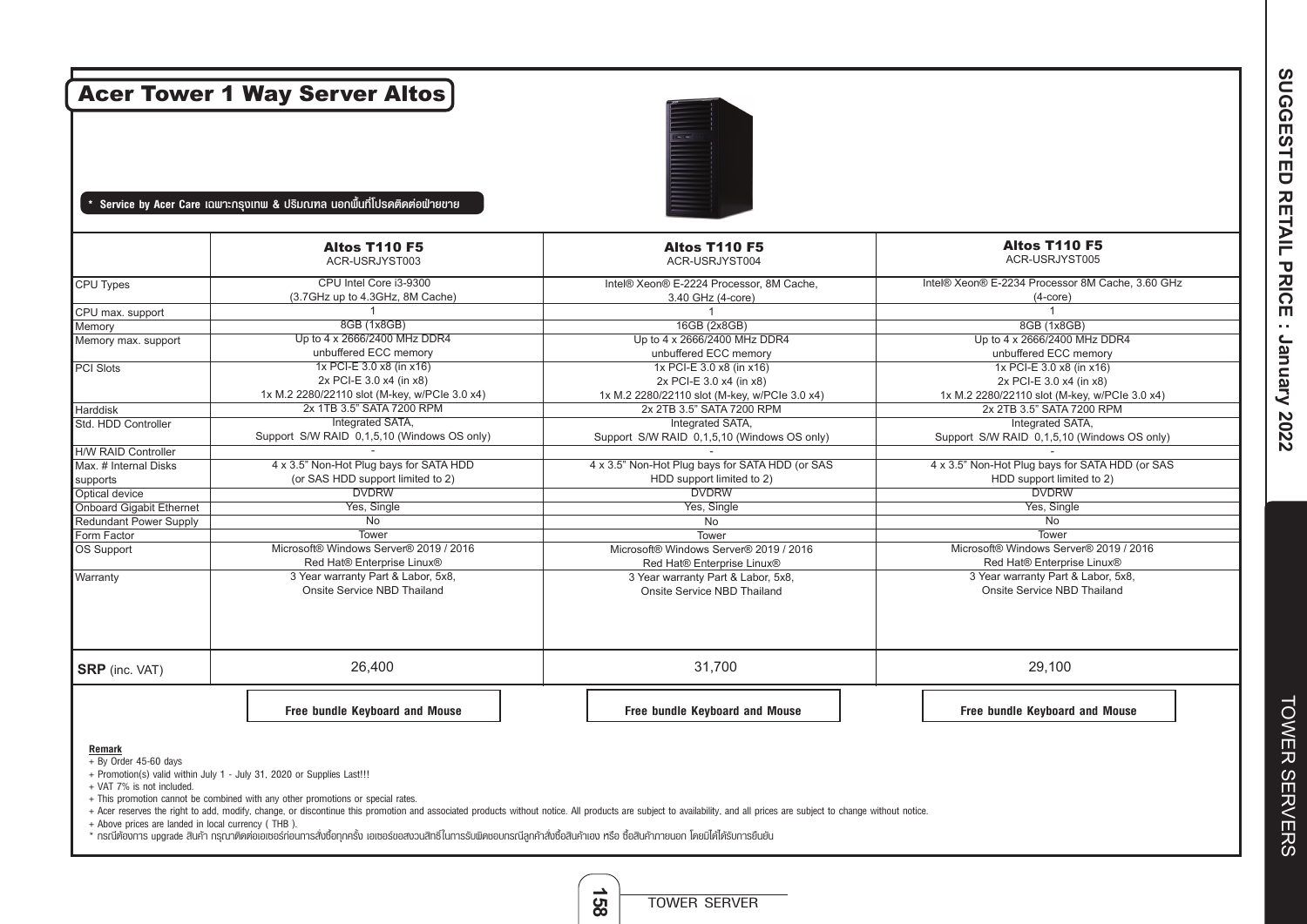| <b>DELL PowerEdge: 1 Socket Tower Server</b> |                                                                                          |                                                                 |                                                                 |                                                         |                                                                   |                                                         |  |
|----------------------------------------------|------------------------------------------------------------------------------------------|-----------------------------------------------------------------|-----------------------------------------------------------------|---------------------------------------------------------|-------------------------------------------------------------------|---------------------------------------------------------|--|
|                                              |                                                                                          |                                                                 |                                                                 |                                                         |                                                                   |                                                         |  |
| <b>Part Number</b>                           | DEL-SNST30PRO                                                                            | DEL-SnST1401                                                    |                                                                 | DEL-SnST1402                                            |                                                                   | DEL-SnST1403                                            |  |
| <b>Model</b>                                 | Dell PowerEdge T30                                                                       | Dell PowerEdge T140                                             |                                                                 | Dell PowerEdge T140                                     |                                                                   | Dell PowerEdge T140                                     |  |
| <b>Form Factor</b>                           | MiniTower Chassis with up to 4, 3.5" Cabled Hard Drives                                  | 3.5" Chassis up to 4 Cabled Hard Drives                         |                                                                 | 3.5" Chassis up to 4 Cabled Hard Drives                 |                                                                   | 3.5" Chassis up to 4 Cabled Hard Drives                 |  |
| Processor                                    | Intel® Xeon® E3-1225v5                                                                   | Intel® Xeon® E-2124                                             |                                                                 | Intel® Xeon® E-2124                                     |                                                                   | Intel® Xeon® E-2124                                     |  |
| Processor Speed / Core                       | 3.3GHz, 8MB Cache, 4Core/4T, Turbo, 80W                                                  | 3.3GHz, 8M cache, 4C/4T, turbo (71W)                            |                                                                 | 3.3GHz, 8M cache, 4C/4T, turbo (71W)                    |                                                                   | 3.3GHz, 8M cache, 4C/4T, turbo (71W)                    |  |
| Memory                                       | 8GB DDR4 UDIMM, 2133 MT/s, ECC                                                           | 8GB 2666MT/s DDR4 ECC UDIMM                                     |                                                                 | 8GB 2666MT/s DDR4 ECC UDIMM                             |                                                                   | 8GB 2666MT/s DDR4 ECC UDIMM                             |  |
| <b>Network</b>                               | 1 x Gigabit Ethernet                                                                     | On-Board Broadcom 5720 Dual Port 1Gb LOM                        |                                                                 | On-Board Broadcom 5720 Dual Port 1Gb LOM                |                                                                   | On-Board Broadcom 5720 Dual Port 1Gb LOM                |  |
| <b>Harddisk</b>                              | 1 x 1TB 7.2k Entry SATA 3.5 inch Cable                                                   | 1x BOSS controller card + with 1x M.2 Sticks 240G (No RAID), FH |                                                                 | 2x 4TB 7.2K RPM NLSAS 12Gbps 512n 3.5in                 |                                                                   | 2x 1TB 7.2K RPM SATA 6Gbps 3.5in Cabled Hard Drive      |  |
|                                              |                                                                                          | 2x 2TB 7.2K RPM NLSAS 12Gbps 512n 3.5in Cabled Hard Drive       |                                                                 | Cabled Hard Drive                                       |                                                                   |                                                         |  |
| <b>RAID Controller</b>                       | Intel Rapid Storage Controller 12.0                                                      | PERC H330 RAID Controller, Adapter, Full Height                 |                                                                 | PERC H330 RAID Controller, Adapter, Full Height         |                                                                   | PERC H330 RAID Controller, Adapter, Full Height         |  |
| <b>Optical Drive</b>                         | DVD+/- RW, SATA                                                                          | DVD+/-RW, SATA, Internal                                        |                                                                 | DVD+/-RW, SATA, Internal                                |                                                                   | DVD+/-RW, SATA, Internal                                |  |
| <b>Power Supply</b>                          | Single Cabled Power Supply, 290W                                                         | Single, Cabled Power Supply, 365W                               |                                                                 | Single, Cabled Power Supply, 365W                       |                                                                   | Single, Cabled Power Supply, 365W                       |  |
| <b>System Management</b>                     | <b>NA</b>                                                                                |                                                                 | iDRAC9 Enterprise with OME Server Configuration Management      | iDRAC9 Enterprise with OME Server Configuration         |                                                                   | iDRAC9 Enterprise with OME Server Configuration         |  |
|                                              |                                                                                          |                                                                 |                                                                 | Management                                              |                                                                   | Management                                              |  |
| Warranty                                     | 3Yr ProSupport: NBD Onsite Service                                                       |                                                                 | 3Yr ProSupport & Mission Critical: (7x24) 4-hour Onsite Service | 3Yr ProSupport & Mission Critical: (7x24) 4-hour Onsite |                                                                   | 3Yr ProSupport & Mission Critical: (7x24) 4-hour Onsite |  |
|                                              |                                                                                          | + 3Yr Keep Your Hard Drive                                      |                                                                 | Service + 3Yr Keep Your Hard Drive                      |                                                                   | Service + 3Yr Keep Your Hard Drive                      |  |
|                                              |                                                                                          |                                                                 |                                                                 |                                                         |                                                                   |                                                         |  |
| <b>SRP</b> (inc. VAT)                        | 27,178                                                                                   | 62,060                                                          |                                                                 | 57,245                                                  |                                                                   | 51,360                                                  |  |
|                                              |                                                                                          |                                                                 |                                                                 |                                                         |                                                                   |                                                         |  |
| <b>Part Number</b>                           | DEL-SnST3401                                                                             |                                                                 |                                                                 | DEL-SnST3402                                            |                                                                   | DEL-SnST3403                                            |  |
| <b>Model</b>                                 | Dell PowerEdge T340                                                                      |                                                                 | Dell PowerEdge T340                                             |                                                         | Dell PowerEdge T340                                               |                                                         |  |
| <b>Form Factor</b>                           | 3.5" Chassis up to 8 Hot Plug Hard Drives                                                |                                                                 | 3.5" Chassis up to 8 Hot Plug Hard Drives                       |                                                         |                                                                   | 3.5" Chassis up to 8 Hot Plug Hard Drives               |  |
| Processor                                    | Intel® Xeon® E-2124                                                                      |                                                                 | Intel® Xeon® E-2124                                             |                                                         | Intel® Xeon® E-2124                                               |                                                         |  |
| Processor Speed / Core                       | 3.3GHz, 8M cache, 4C/4T, turbo (71W)                                                     |                                                                 | 3.3GHz, 8M cache, 4C/4T, turbo (71W)                            |                                                         |                                                                   | 3.3GHz, 8M cache, 4C/4T, turbo (71W)                    |  |
| <b>Memory</b>                                | 8GB 2666MT/s DDR4 ECC UDIMM                                                              |                                                                 | 8GB 2666MT/s DDR4 ECC UDIMM                                     |                                                         | 8GB 2666MT/s DDR4 ECC UDIMM                                       |                                                         |  |
| <b>Network</b>                               | On-Board Broadcom 5720 Dual Port 1Gb LOM                                                 |                                                                 | On-Board Broadcom 5720 Dual Port 1Gb LOM                        |                                                         |                                                                   | On-Board Broadcom 5720 Dual Port 1Gb LOM                |  |
| <b>Harddisk</b>                              | 1x 480GB SSD SATA Read Intensive 6Gbps 512<br>2.5in Hot-plug AG Drive, 3.5in HYB CARR AG |                                                                 | 1x BOSS controller card + with 1x M.2 Sticks 240G (No RAID), FH |                                                         | 2x 2.4TB 10K RPM SAS 12Gbps 512e 2.5in Hot-plug Hard Drive,       |                                                         |  |
|                                              |                                                                                          |                                                                 | 2x 4TB 7.2K RPM NLSAS 12Gbps 512n 3.5in Hot-plug Hard Drive     |                                                         | 3.5in HYB CARR                                                    |                                                         |  |
|                                              | 2x 8TB 7.2K RPM NLSAS 12Gbps 512e 3.5in Hot-plug Hard Drive                              |                                                                 |                                                                 |                                                         |                                                                   |                                                         |  |
| <b>RAID Controller</b>                       | PERC H330 RAID Controller, Adapter, Full Height                                          |                                                                 | PERC H330 RAID Controller, Adapter, Full Height                 |                                                         |                                                                   | PERC H330 RAID Controller, Adapter, Full Height         |  |
| <b>Optical Drive</b>                         | DVD+/-RW, SATA, Internal                                                                 |                                                                 | DVD+/-RW, SATA, Internal                                        |                                                         | DVD+/-RW, SATA, Internal                                          |                                                         |  |
| <b>Power Supply</b>                          | Dual, Hot-plug, Redundant Power Supply 1+1, 495W                                         |                                                                 | Dual, Hot-plug, Redundant Power Supply 1+1, 495W                |                                                         | Dual, Hot-plug, Redundant Power Supply 1+1, 495W                  |                                                         |  |
| <b>System Management</b>                     | iDRAC9 Enterprise with OME Server Configuration Management                               |                                                                 | iDRAC9 Enterprise with OME Server Configuration Management      |                                                         | iDRAC9 Enterprise with OME Server Configuration Management        |                                                         |  |
| Warranty                                     | 3Yr ProSupport & Mission Critical: (7x24) 4-hour Onsite Service                          |                                                                 | 3Yr ProSupport & Mission Critical: (7x24) 4-hour Onsite Service |                                                         | 3Yr ProSupport & Mission Critical: (7x24) 4-hour Onsite Service + |                                                         |  |
|                                              | + 3Yr Keep Your Hard Drive                                                               |                                                                 | + 3Yr Keep Your Hard Driv                                       |                                                         | 3Yr Keep Your Hard Drive                                          |                                                         |  |
| <b>SRP</b> (inc. VAT)                        | 78,110                                                                                   |                                                                 | 69,550                                                          |                                                         | 67,410                                                            |                                                         |  |

**159**

TOWER SERVER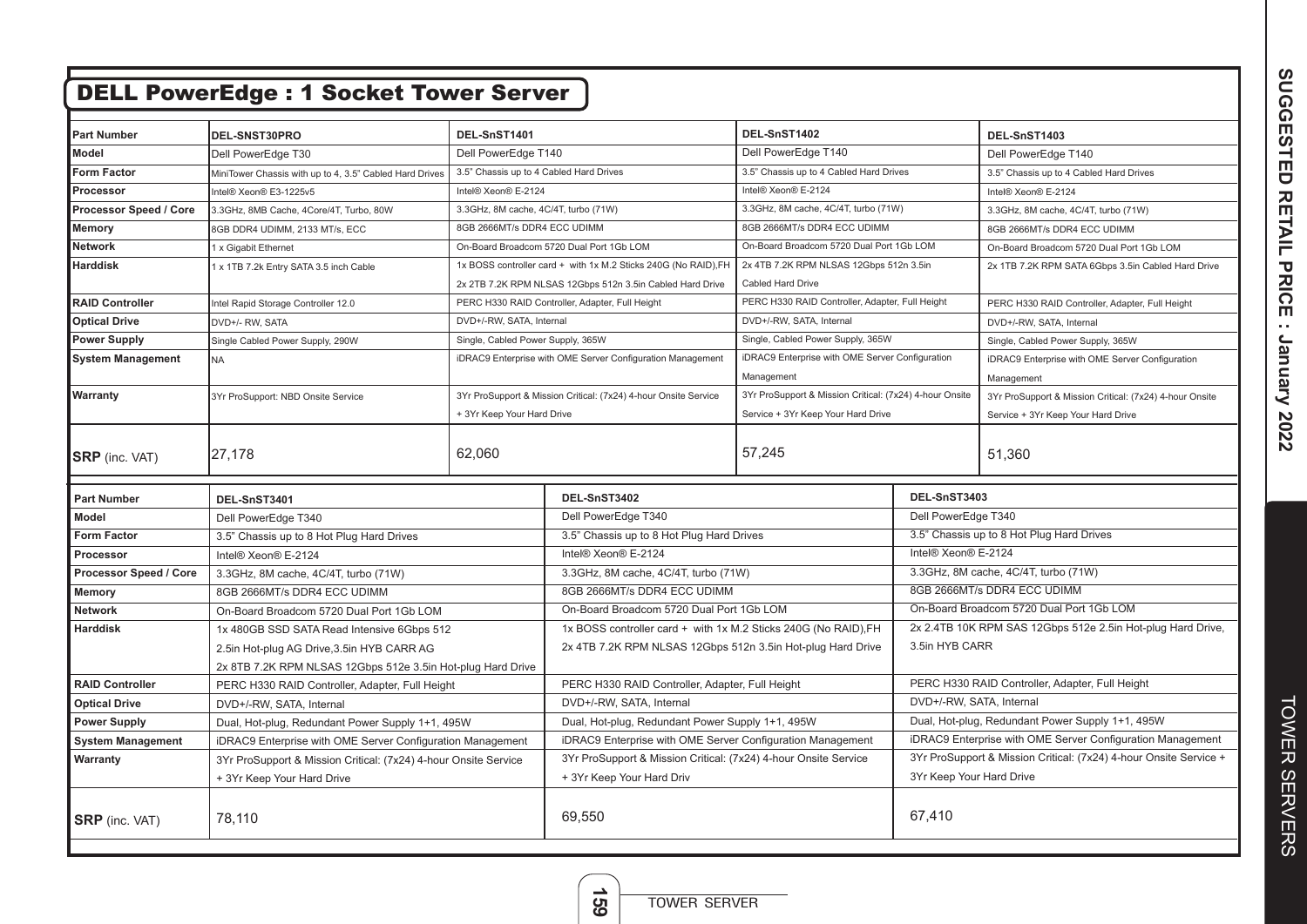TOWER SERVER

**160**

| <b>DELL PowerEdge : 2 Socket Tower Server</b> |                          |                                                                  |                                                                       |                                                                  |
|-----------------------------------------------|--------------------------|------------------------------------------------------------------|-----------------------------------------------------------------------|------------------------------------------------------------------|
|                                               | <b>Part Number</b>       | <b>DEL-SNST4404110</b>                                           | <b>DEL-SNST4403106</b>                                                | <b>DEL-SNST6404110</b>                                           |
|                                               | Model                    | PowerEdge T440                                                   | PowerEdge T440                                                        | PowerEdge T640                                                   |
| <b>Form Factor</b>                            |                          | Chassis with up to 8, 3.5" Hot Plug Hard Drives, Tower Con-      | Chassis with up to 16 x2.5" Hot Plug Hard Drives, Tower Configu-      | Chassis with up to 18, 3.5" Hard Drives, Tower                   |
|                                               |                          | figuration, Casters for PowerEdge Tower Chassis + Bezel          | ration, Casters for PowerEdge Tower Chassis + Bezel                   | Configuration + Casters                                          |
|                                               | Processor                | 1 x Intel® Xeon® Silver 4110                                     | 1 x Intel® Xeon® Bronze 3106                                          | 1 x Intel® Xeon® Silver 4110                                     |
|                                               | Processor Speed / Core   | 2.1G, 8C/16T, 9.6GT/s 2UPI, 11M Cache, Turbo, HT (85W) DDR4-2400 | 1.7G, 8C/8T, 9.6GT/s 2UPI, 11M Cache, No Turbo, No HT (85W) DDR4-2133 | 2.1G, 8C/16T, 9.6GT/s 2UPI, 11M Cache, Turbo, HT (85W) DDR4-2400 |
|                                               | <b>Memory</b>            | 16GB (1x16GB) RDIMM, 2666MT/s, Dual Rank                         | 8GB (1x8GB) RDIMM, 2666MT/s, Dual Rank                                | 16GB (1x16GB) RDIMM, 2666MT/s, Dual Rank                         |
|                                               | <b>Network</b>           | Dual-Port 1GbE On-Board LOM                                      | Dual-Port 1GbE On-Board LOM                                           | On-Board Dual-Port 10GbE LOM                                     |
|                                               | <b>Harddisk</b>          | 2 x 2TB 7.2K RPM NLSAS 12Gbps 512n 3.5in Hot-Plug                | 2 x 1TB 7.2K RPM NLSAS 12Gbps 512n 2.5in Hot-plug                     | 2 x 2TB 7.2K RPM NLSAS 12Gbps 512n 3.5in Hot-                    |
|                                               |                          | <b>Hard Drive</b>                                                | <b>Hard Drive</b>                                                     | Plug Hard Drive                                                  |
|                                               | <b>RAID Controller</b>   | PERC H730P+ Adapter RAID Controller, 2Gb NV Cache                | PERC H730P+ RAID Controller, 2GB NV Cache, Adapter, Full Height       | PERC H730P+ Adapter RAID Controller, 2Gb NV Cache                |
|                                               | <b>Optical Drive</b>     | DVD +/-RW, SATA, Internal                                        | DVD +/-RW, SATA, Internal                                             | DVD +/-RW, SATA, Internal                                        |
|                                               | <b>Power Supply</b>      | Dual, Hot-plug, Redundant Power Supply (1+1), 1100W              | Dual, Hot-plug, Redundant Power Supply (1+1), 750W                    | Dual, Hot-plug, Redundant Power Supply (1+1), 1100W              |
|                                               | <b>System Management</b> | iDRAC9 Enterprise with OME Server Configuration Management       | iDRAC9 Enterprise with OME Server Configuration Management            | iDRAC9 Enterprise with OME Server Configuration Management       |
|                                               | Warranty                 | 3Yr ProSupport & Mission Critical: (7x24) 4-hour Onsite          | 3Yr ProSupport & Mission Critical: (7x24) 4-hour Onsite               | 3Yr ProSupport & Mission Critical: (7x24) 4-hour                 |
|                                               |                          | Service + 3Yr Keep Your Hard Drive                               | Service + 3Yr Keep Your Hard Drive                                    | Onsite Service + 3Yr Keep Your Hard Drive                        |
|                                               | <b>SRP</b> (inc. VAT)    | 117,700                                                          | 104,860                                                               | 148,730                                                          |
|                                               |                          |                                                                  |                                                                       |                                                                  |
|                                               | <b>Disti SKUs</b>        | <b>DEL-SNST4404116</b>                                           |                                                                       |                                                                  |
|                                               | Model                    | PowerEdge T440                                                   |                                                                       |                                                                  |
|                                               | <b>Form Factor</b>       | Chassis with up to 16 x2.5" Hot Plug Hard Drives, Tower Configu- |                                                                       |                                                                  |
|                                               |                          | ration, Casters for PowerEdge Tower Chassis + Bezel              |                                                                       |                                                                  |
|                                               | <b>Processor</b>         | 2 x Intel® Xeon® Silver 4116                                     |                                                                       |                                                                  |
|                                               | Processor Speed / Core   | 2.1G, 12C/24T, 9.6GT/s 2UPI, 16.5M Cache, Turbo,                 |                                                                       | <b>DELLEMC</b>                                                   |
|                                               |                          | HT (85W)                                                         |                                                                       |                                                                  |
|                                               | Memory                   | 16GB (2x16GB) RDIMM, 2666MT/s, Dual Rank                         |                                                                       |                                                                  |
|                                               | <b>Network</b>           | Dual-Port 1GbE On-Board LOM                                      |                                                                       |                                                                  |
|                                               | <b>Harddisk</b>          | 4 x 1TB 7.2K RPM NLSAS 12Gbps 512n 2.5in                         |                                                                       |                                                                  |
|                                               |                          | Hot-plug Hard Drive                                              |                                                                       |                                                                  |
|                                               | <b>RAID Controller</b>   | PERC H730P+ RAID Controller, 2GB NV Cache, Adapter, Full Height  |                                                                       |                                                                  |
|                                               | <b>Optical Drive</b>     | DVD +/-RW, SATA, Internal                                        |                                                                       |                                                                  |
|                                               | <b>Power Supply</b>      | Dual, Hot-plug, Redundant Power Supply (1+1),<br>750W            |                                                                       |                                                                  |
|                                               | <b>System Management</b> | iDRAC9 Enterprise with OME Server Configuration Management       |                                                                       |                                                                  |
|                                               | Warranty                 | 3Yr ProSupport & Mission Critical: (7x24) 4-hour                 |                                                                       |                                                                  |
|                                               |                          | Onsite Service + 3Yr Keep Your Hard Drive                        |                                                                       |                                                                  |